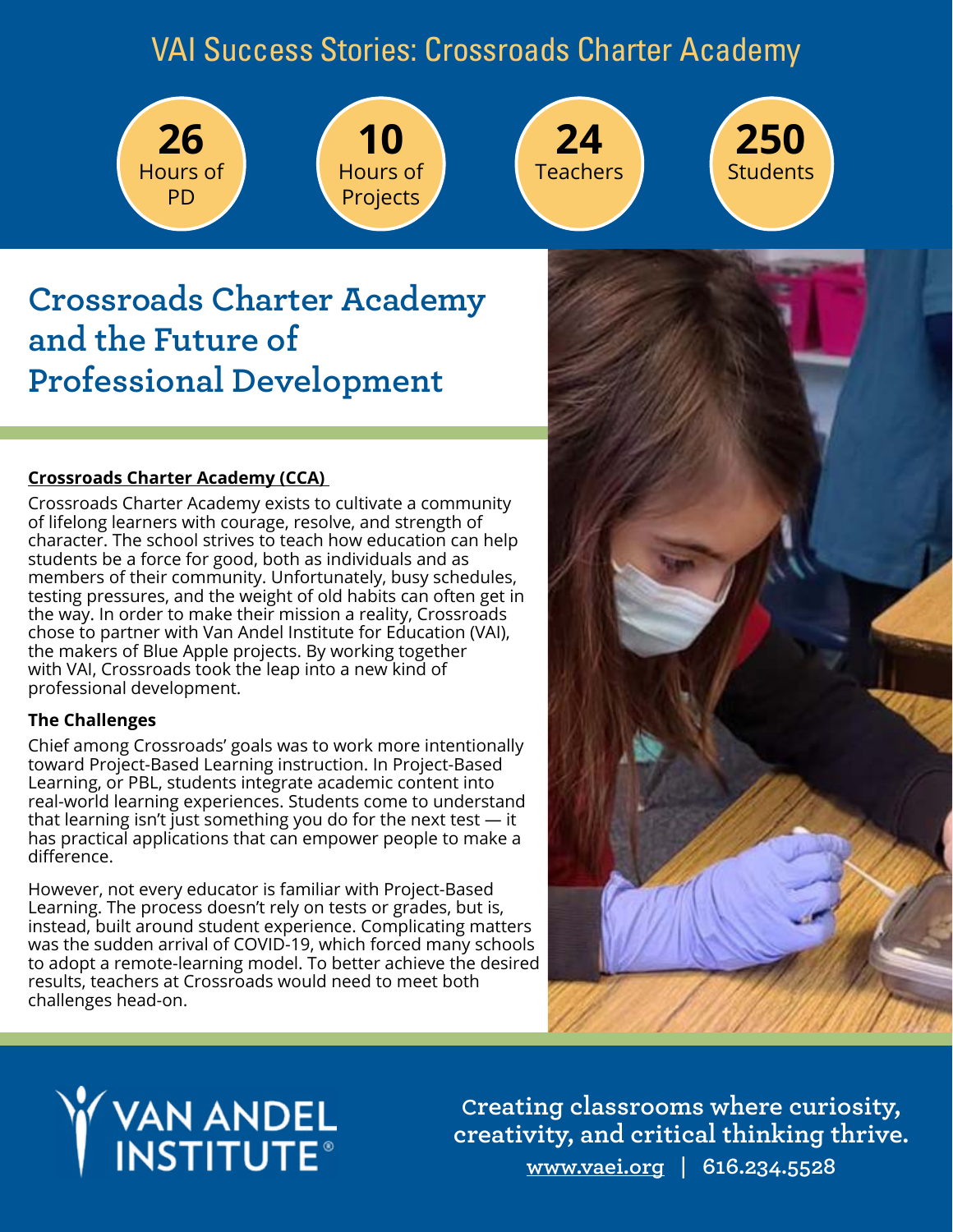

#### **Rising to the Occasion**

The first step was for teachers at Crossroads to receive professional development in PBL and how it made learning memorable, meaningful, and fun. They discovered how to connect their projects to rigorous content standards, how to create space for student choice, and how to differentiate PBL work for individual learners.

To help them get started, teachers also received Blue Apple projects. These PBL units included all the resources and lesson plans that they'd need to give students a great PBL experience, and helped teachers implement PBL successfully right away, while modeling what a successful PBL project includes so that they could develop their own projects in the future. Teachers were supported along the way by Ben Talsma, one of VAI's project coaches, who guided them to customize their projects to suit their unique classroom needs.

When the pandemic closed in-person learning, Crossroads' teachers worked with Ben remotely to continue to develop their professional expertise. In doing so, they could hit the ground running when face-to-face learning was back in session.

#### **Spreading the Word**

Despite the difficulties caused by the COVID pandemic, every teacher at CCA was able to implement two PBL projects with their students during the 2020-2021 school year. It was a decision that revolutionized their school.

After teaching Blue Apple projects, Crossroads teachers understood how PBL could be implemented effectively in their classrooms. They were more prepared to develop their own projects built around the interests and aptitudes of their students. For the next school year, each teacher has created four rich, long-term projects that they're passionate about teaching. Clearly, the future is bright.

*[After teaching Blue Apple projects,](https://www.blueappleteacher.org/)  Crossroads teachers understood how PBL could be implemented effectively in their classrooms.*